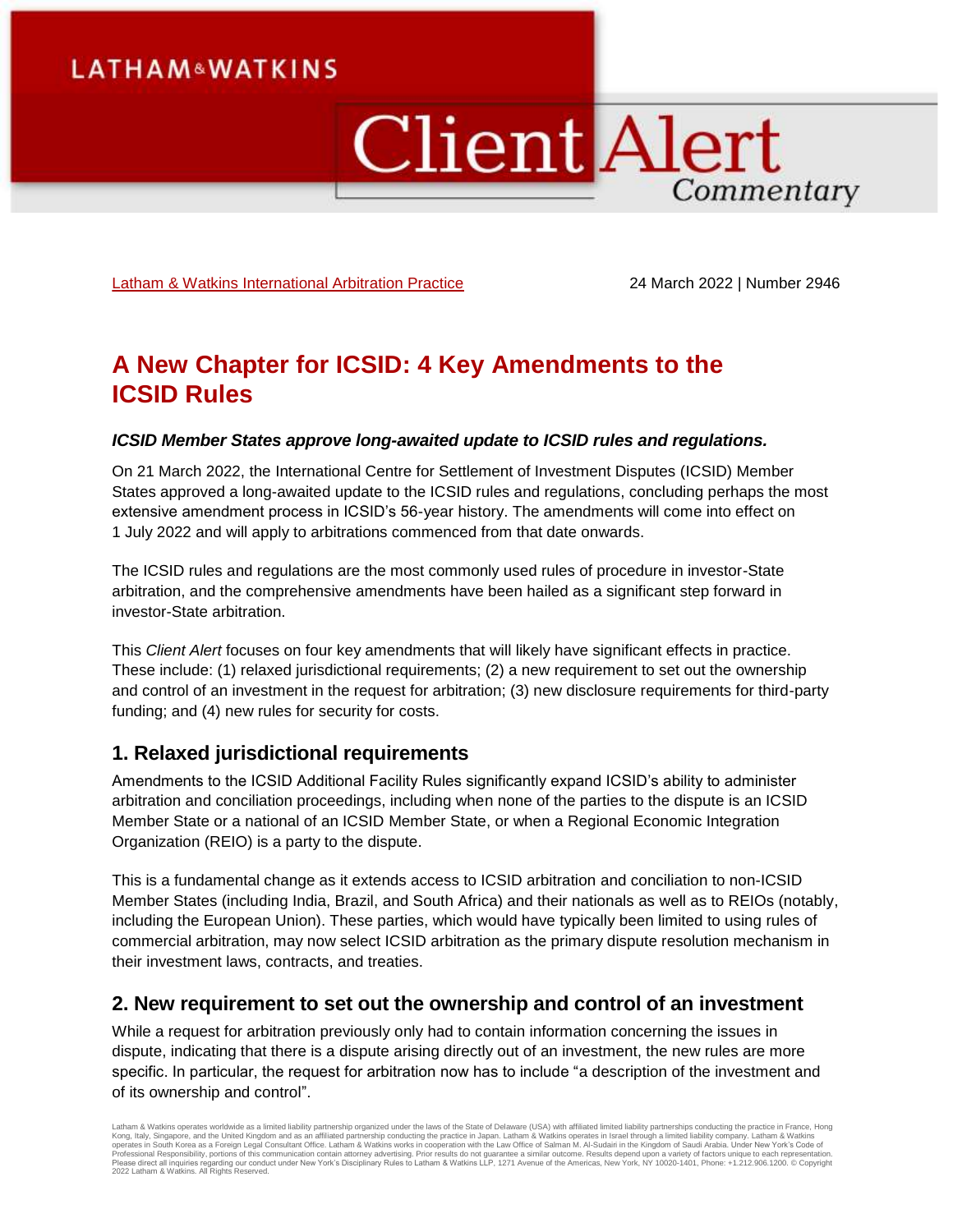Claimants with complex investment structures will thus no longer be able to merely list various assets in the request, and only in the course of the further proceeding provide an explanation of how those assets are attributable to the claimant investor. This will permit both ICSID and respondent States to assess whether the invoked assets qualify as the claimant's investment and will likely enable an earlier resolution of issues of jurisdiction *ratione materiae*, possibly already in the registration phase.

## **3. New disclosure requirements for third-party funding**

ICSID has included an amendment to address third-party funding. The funded party has to disclose the name and address of any non-party from which it receives funding as soon as possible.

The scope of this new obligation appears to be broad in nature as it covers parties who have received "a donation or grant, or in return for remuneration dependent on the outcome of the proceeding" from a non-party, whether it was received "directly or indirectly". It also requires disclosure of the names of the persons and entities that own and control a funder. Time will tell whether this will be interpreted to include after the event insurance or more novel funding arrangements.

As a general rule, this new obligation does not require disclosure of the funding agreement and its terms and conditions. However, ICSID tribunals have the authority to order the disclosure of this information if it is relevant in the circumstances, including details of the funding agreement or the funder's history of cases against the same States.

The addition of a disclosure requirement for third-party funding was important to a number of ICSID Member States during the amendment process. Several ICSID Member States had expressed concerns that third-party funders were hiding their identities behind complex corporate structures, making it difficult to identify potential conflicts of interest for arbitrators. With this in mind, the amendment presents a sensible solution in that the name of an involved funder must now be provided to potential arbitrators as early as possible to avoid inadvertent conflicts of interest.

## **4. New rules for security for costs**

One of the most important amendments to the ICSID rules is the introduction of a provision on security for costs. Tribunals previously recommended security for costs as provisional measures under Article 47 of the ICSID Convention and ICSID Arbitration Rule 29. They typically did so in exceptional circumstances, and the absence of a more specific basis to order security for costs appeared to result in a general reluctance of tribunals to use their powers.

ICSID has now included a detailed rule allowing a tribunal to order any party asserting a claim or counterclaim to provide security for costs. The rule provides a procedural timetable to decide a request for security for costs, with an illustrative list of circumstances to consider in the tribunal's decision-making process. Importantly, it also regulates the consequences of a failure to comply with an order for security for costs (suspension and ultimately discontinuance of the arbitral proceedings).

The new provision on security for costs does not contemplate a tribunal ordering a respondent State to provide security for costs (unless that State has filed a counterclaim). However, tribunals could consider making an order for security for costs against the claimant investor contingent on the respondent State also providing security for the claimant's costs.

Parties (and any third-party funders) can likely mitigate the risk of orders for security for costs by taking out after the event insurance that includes any costs the party has to reimburse the other side.